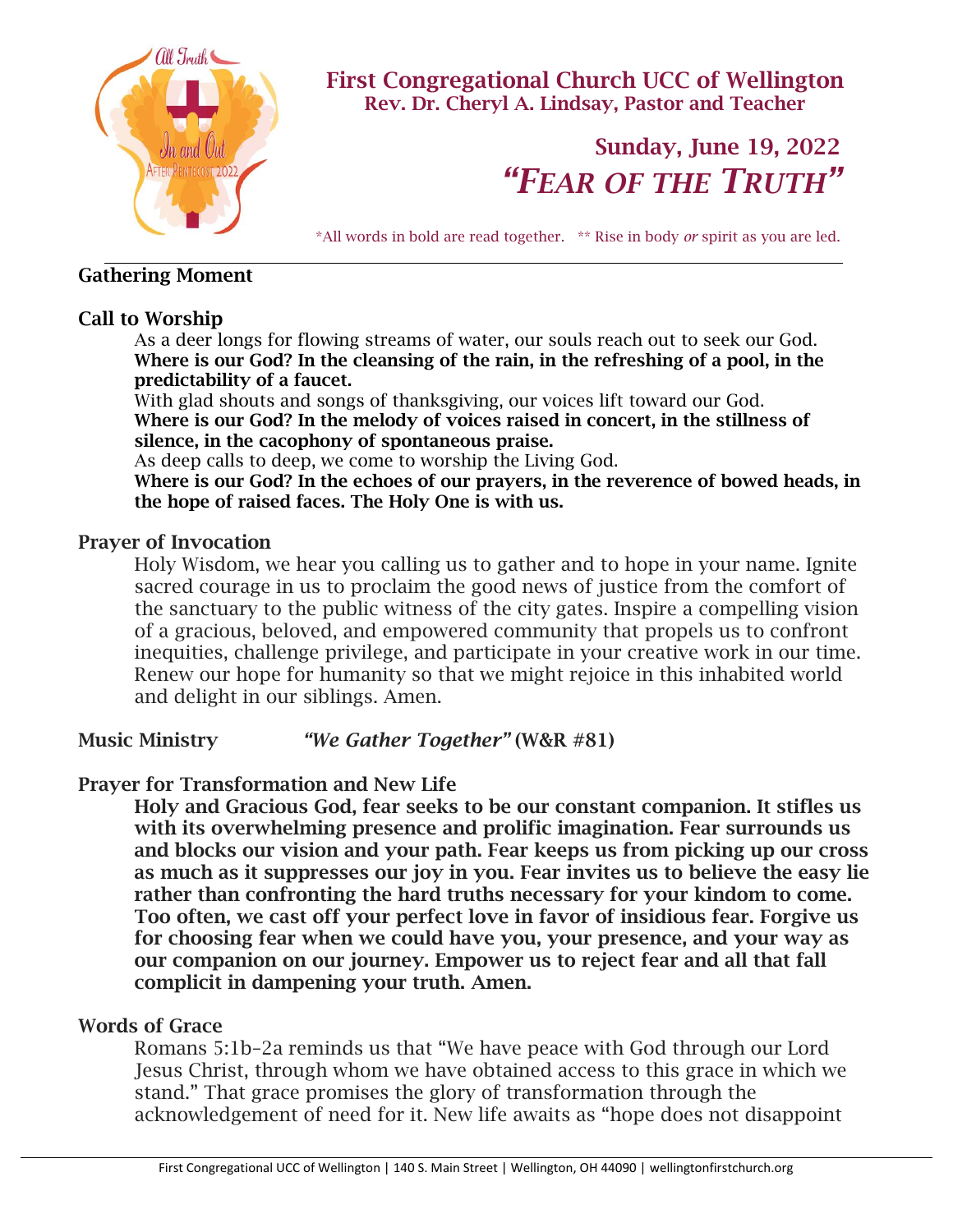us, because God's love has been poured into our hearts through the Holy Spirit that has been given to us." (v.5) Receive grace, embrace transformation, and enter the newness of life in which Christ fashions our struggles into character and hope.

Reading of Scripture\*\*: Isaiah 65:1–9 | Luke 8:26–39 One: God is still speaking. Many: We are listening. Thanks be to God!

Sermon "FEAR OF THE TRUTH" Rev. Dr. Cheryl A. Lindsay

## Moment of Reflection and Response

Music Ministry\*\* *"A Mighty Fortress is Our God"* (W&R #507)

Prayers of the People

The Lord's Prayer (using debts)

# Call to Generosity in the Sharing of Gifts (Special Offering: Strengthen the Church)

The gifts of God come generously and abundantly. We hold, nurture, and amplify them as they are entrusted to our care. We respond faithfully by sharing them for the good of community and creation. In this act of faith and trust, we transform our resources of time, talent, and finances into the good news in the world.

#### Prayer of Dedication and Thanksgiving

*We give you thanks, God Our Help, for the abundance of the gifts you have planted in us as seeds that we may share in bloom. May these offerings be received and magnified for your glory.*

## News of the Community

Music Ministry\*\* *"I Have Decided to Follow Jesus"* (W&R #344)

## Benediction and Charge

May peace be with you as you confront lies with truth and fear with hope. May the Abiding One strengthen you to stand in truth and hope. May the Living Water refresh you with new streams of righteousness. May Wisdom be the voice you follow now as you go out into the world, encouraged and embolden, and renewed.

## Postlude

## Fellowship

The Strengthen the Church (STC) Offering reflects the shared commitment of people across the United Church of Christ to cooperatively build up the UCC. Conferences and the national setting equally share the gifts given by members and friends through their local congregations. The funds raised support leadership development, new churches, youth ministry, and innovation in existing congregations. By your generosity to this offering, you build up the Body of Christ.